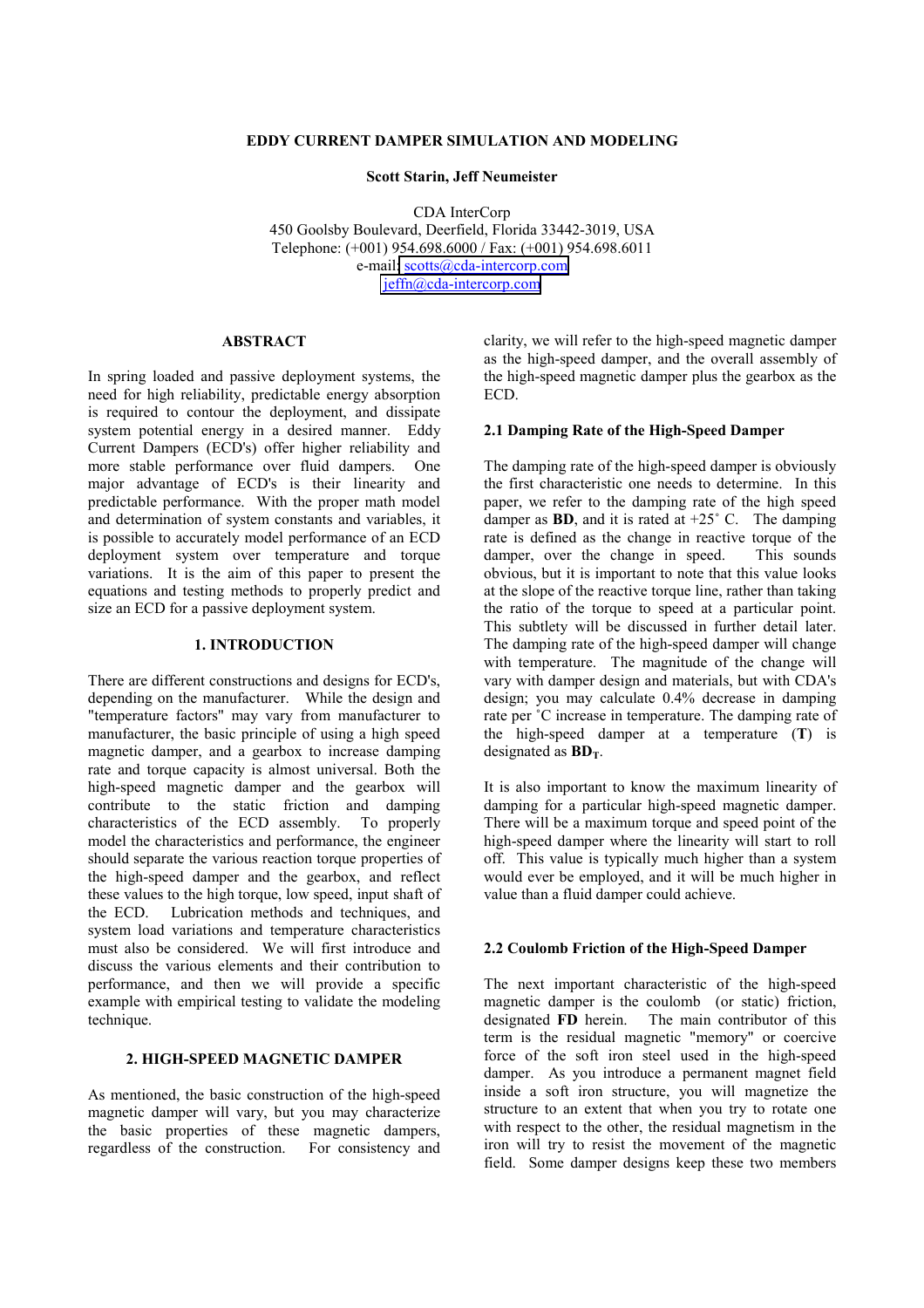stationary, lowering the residual magnetism effect. However, these designs tend to be less linear, and have lower effective damping rates for the same volume. Other components of the **FD** are the bearing preload and mechanical friction term of the rotating elements. It is not important to know the exact proportion of these frictions, only the combined total of the magnitudes. This is easily determined with a torque watch or similar device. The **FD** term does not include lubrication effects, which may change with temperature.

## **2.3 Lubrication Effects of the High-Speed Damper**

We have separated the lubrication effects from the other characteristics, because their contribution will vary with lubrication technique, and will also change with temperature, if a wet lube system is employed. It is interesting to note that the effects on performance due to lubrication contribute very little (if any) to the damping characteristic. The main contribution of lubrication is to offset the static friction at the output as temperature decreases. Here again, there will be significant nonlinearitites if the temperature gets too cold for the wet lube selected. Dry lube may also have unintended secondary effects depending on the method selected. It is impossible for us to discuss all of the possibilities here, but we will show a specific example and the effects. The component for lubrication effects is designated as  $FL<sub>T</sub>$  because it is a friction component, which is a function of temperature, **T**. The  $FL_T$  is actually an easy function to establish. If you measure the change in coulomb friction of the ECD assembly over the temperature range, you can easily estimate the linear relationship for the change of coulomb friction over temperature.

## **3. GEARBOX CONTRIBUTION TO OVERALL DAMPING AND PERFORMANCE**

The gear ratio has a squared effect on the damping from the high-speed damper to the low speed input shaft. This squared effect results in a tremendous increase in the overall damping of the ECD by the inclusion of the gearbox. But what is often overlooked is the fact that gearing efficiency, or more properly stated "gearing inefficiency", will also contribute to the damping rate of an ECD assembly.

## **3.1 Dynamic Torque In a Gearbox**

In the conjugate action of gear mesh, the reactive torque generated in the gearbox will be a function of speed as well as torque. That is to say, the efficiency of a gearbox varies with speed and torque. The resultant characteristic is a true reactive torque generation which is proportional to input speed. Therefore we say that there is a damping rate of the gearbox. It is important to note that this is a mechanical phenomenon, not associated with the lubrication system. Figure 1, which helps illustrate this point, shows the friction of a gear mesh with respect to pitch line velocity. Notice the linearity of the friction with respect to speed. We are not suggesting that a poorly designed gearbox is desirable. In fact, it is critical to have a high quality gearbox in order to control the magnitude and consistency damping torque contribution, while maintaining low coulomb friction.



Figure 1

For analysis purposes, it is convenient to rate the damping rate of the gearbox reflected to the high-speed damper as about 20 to 30% of the damping rate of the high-speed damper itself. Damping rate of the gearbox is designated as **BG**, and is referred to the high-speed damper

## **3.2 Coulomb Friction of a Gearbox**

The gearbox will also contribute to the coulomb friction of the overall ECD. The main contribution of this term is usually bearing preload and friction. Again, it is not important to know the individual components of this term, but rather it's combined effects. This paper assumes that there are matched coefficients of thermal expansion (CTE) in the gearbox, and there will be no change in levels over the operating temperature range of the system. Designs which use "floating plane" planetary gearsets, or materials with unmatched CTE's may experience significant changes in gearbox friction and damping levels over temperature and time. Coulomb friction of the gearbox is designated as **FG**, and is referred to the high-speed damper.

## **3.3 Lubrication Effects in the Gearbox**

Lubrication effects on the gearbox are usually insignificant and may be ignored for analysis purposes. As the contribution of the friction due to lubrication is generally greatest at the high-speed device, one can group this into the single category of  $FL_T$ . Once again,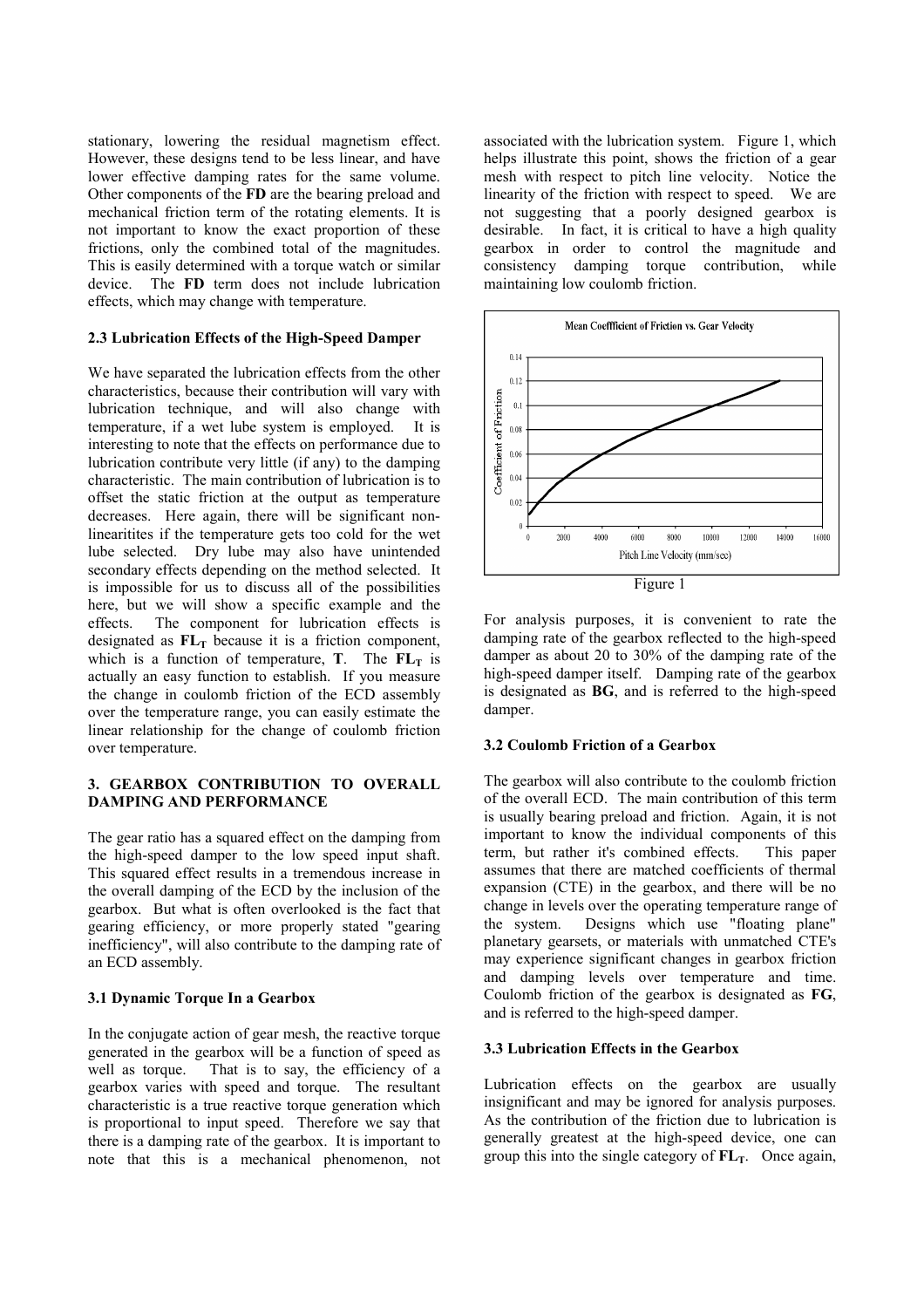we stress that this characterization is not for every manufacturer of dampers, but rather the design utilized by CDA InterCorp. Derivation of functions may be necessary for some manufacturers' gearboxes.

## **3.4 Lost Motion (or Deadband) in an ECD**

Unlike a fluid damper, which typically has 15˚ or more of deadband, a quality ECD should have no more than 0.25˚ of lost motion. Values of this low magnitude may be ignored in the overall scheme of analysis. However, if desired, this characteristic may be included, for comparison sake.

## **4. COMBINING THE EFFECTS AND REFERRING THE PERFORMANCE TO THE LOW SPEED INPUT OF THE ECD**

From the background given, we can establish some basic equations to combine the effects of the different components for an ECD. First, let us combine the First, let us combine the components, and reflect them to the high-speed damper:

The total damping rate at temperature T:  

$$
BT_T = BD \cdot (1-.004(t-25)) + BG \qquad Eq. 1
$$

Total coulomb friction at temperature T;  

$$
FT_T = FD + FL_T + FG
$$
 Eq. 2

Referring these parameters to the low-speed input of the ECD (High-speed damper + gearbox):

Damping rate of the ECD, at temperature, T:  

$$
BECD_T = BT_T N^2
$$
 Eq. 3

Coulomb Friction of the ECD, at temp., **T**: **FECDT = FTT • N Eq. 4**

Where "N" is the gear ratio. If  $\mathbf{BECD}_{T}$  and  $\mathbf{FECD}_{T}$  are known, we can start predicting performance in the system. For a given input torque at temperature, **T**  $(TI_T)$ , we can calculate the velocity of the ECD:

$$
\omega I_T = (TI_T - FECD_T) \div BECD_T \qquad Eq. 5
$$

DO NOT assume that input torques  $(TI_T)$  are constant over temperature. Even simple spring-loaded hinge mechanisms can have significant changes in torque magnitude over temperature if the friction levels and spring torque change appreciably. The best advice here is to empirically test the hinge over the desired temperature range, and establish a function to characterize the input torque. Also, in most systems, the input torque generated from the spring is a function of position. The input torque is typically greatest at the start of the deployment, and reduces linearly to the end of the deployment angle. Therefore, in simulating ECD performance and deployment time, it is important to

characterize the torque over the deployment angle because  $TI_T$  is a function of position as well as temperature.

Because of the inherent offset due to the coulomb friction of the ECD (**FECD**<sub>T</sub>), the Dynamic Damping<br>Rate (**DBECD**<sub>T</sub>), is not constant. This is most Rate  $(\mathbf{DBECD}_T)$ , is not constant. noticeable at very low loads. However, it should be noted that even though this non-linearity exists, the effect or magnitude of it is significantly lower for ECD's when compared to fluid dampers. Obviously the nonlinearities for fluid dampers occur for very different reasons, but it is important to realize that one should not simply specify a damping rate for a damper because the value varies with load. For this reason, we at CDA have specified the damping rate at a specific point as the "Dynamic Damping Rate", calculated as follows:

$$
\mathbf{D} \mathbf{B} \mathbf{E} \mathbf{C} \mathbf{D}_{\mathrm{T}} = \mathbf{T} \mathbf{I}_{\mathrm{T}} / \mathbf{\omega} \mathbf{I}_{\mathrm{T}}
$$
 Eq.6



#### **5. MODELING A SYSTEM**

The next step in system modeling makes some basic assumptions and neglects stiffness and resonant frequencies. However, we will establish a baseline characterization that accurately models the deployment position, velocity profiles, and deployment time over temperature and torque within the linear range.

The first step is to determine what the load input torque is over the deployment range. Using spring manufacturers published data is a starting point. Since the spring torque is fairly linear, a simple proportional approximation based upon position will yield good results. As mentioned, it is a good idea to verify the load torques and frictions over the operating temperature range. After establishing these values, we assign these variables:

> Deployment Angle: ∆θ(in radians) Position at start of Deployment: θ**s** Position at end of Deployment: θ**e**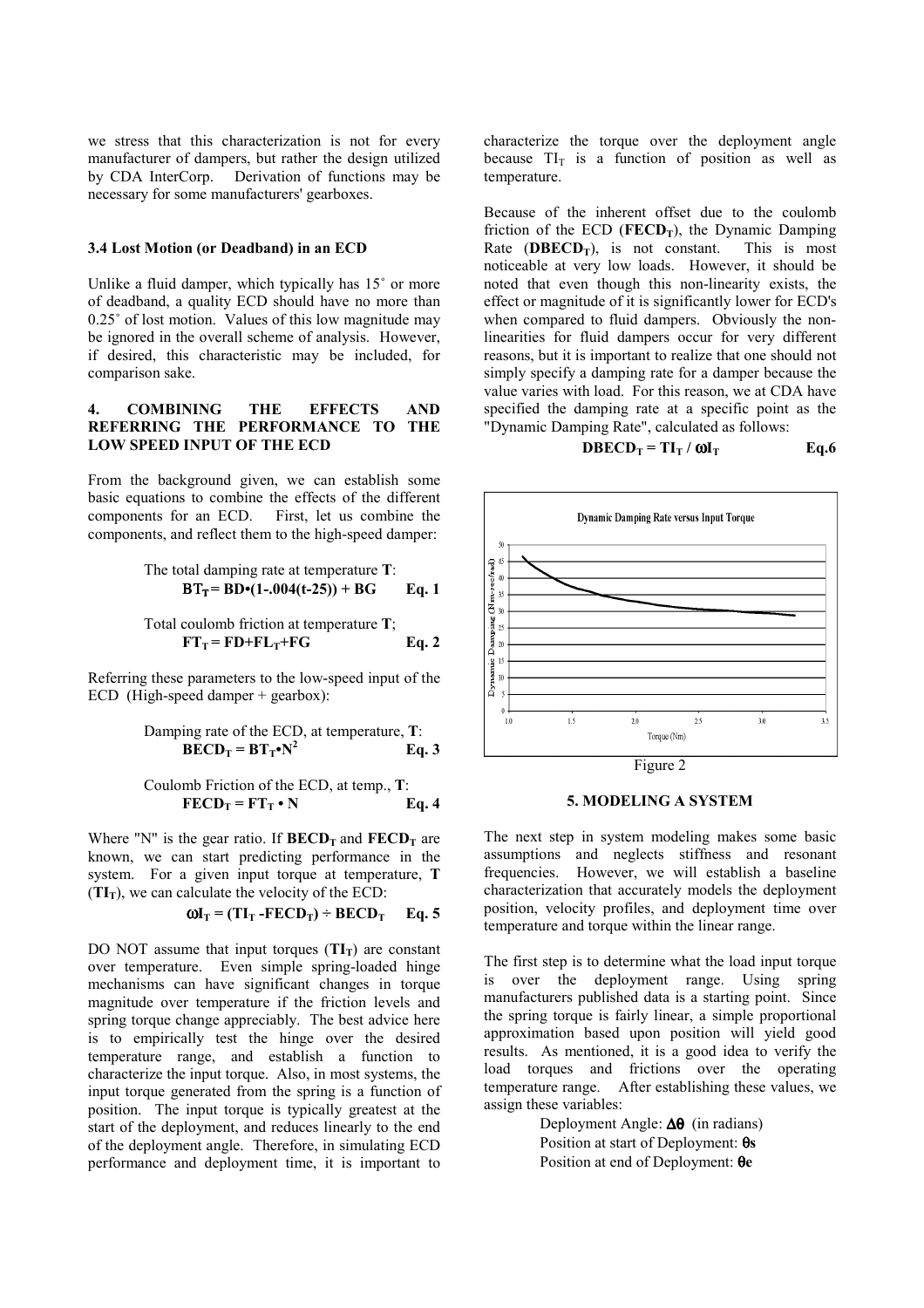Torque at start of Deployment: **Ts** (in Nm) Torque at end of Deployment: **Te** (in Nm) System Friction over temperature:  $FS_T$  (inNm)

If the torque is linear over the deployment angle, the input torque at any position,  $\theta$ , may be expressed as:

$$
T\Theta = \Theta \div \Theta s \bullet (Ts-Te) + Te \qquad Eq. 7
$$

The next step is to determine the velocity at the start and end of deployment (ωs & ωe):

$$
\omega s = (Ts - (FECD_T + FS_T)) \div BECD_T
$$
 Eq. 8

$$
\omega e = (Te - (FECD_T + FS_T)) \div BECD_T
$$
 Eq. 9

Since ECD's are so linear, we can assume an average velocity ( $\sigma$ ), and a constant deceleration ( $\alpha$ ):

$$
\overline{\omega} = (\omega s + \omega e) \div 2 \qquad \text{Eq. 10}
$$

Where our deployment time (∆**t)** is simply:

$$
\Delta t = \Delta \theta \div \varpi
$$
 Eq. 11

And our negative acceleration is:

$$
\alpha = (\omega e - \omega s) \div \Delta t \qquad \qquad Eq. 12
$$

Now we use the kinematic equation for motion to determine position at time "t":

$$
\theta_t = \theta s - (\omega s \cdot t) - 0.5\alpha \cdot t^2
$$
 Eq. 13

As we mentioned before, we are ignoring the initial time to accelerate the ECD and load inertia up to speed, since it is typically an insignificant percentage of the deployment. At this point we have all the equations to model the system.

# **6. TEST DATA OF ECD SYSTEM**

In an effort to demonstrate the equations above, CDA produced an ECD assembly to the following specifications:

> ECD Type: Cc-16 Mass: 0.185 kg (With Resolver) Length: 63 mm (With Resolver) Diameter: 25 mm Option(s): Integral *OnAxis* Resolver

The following constants and variables were determined and reflected to the high-speed-damper:

> BD = 1.3 E-04 Nm•sec/rad  $FD = 7.9 E-04 Nm$  $FL_T = -2.12E-06$ •T+2.2E-04 Nm  $N = 380:1$  $BG = BD \cdot 0.26$  $FG = 4.5 E-04 Nm$

Which provides the following characteristics, reflected to the low speed input of the ECD Assembly, at  $+25^{\circ}$  C:  $\vec{FECD}_{25} = 0.52$  Nm

#### $BECD_{25} = 24$  Nm•sec/rad

And the load description (within the range of operation) was determined as follows:

$$
Ts = 3.73 \text{ Nm}
$$
  
Te = 1.58 Nm  
FS<sub>T</sub> = -0.0044 • T+0.58 Nm  
Δθ = 1.57 Radians

The ECD assembly was mounted to the spring loaded assembly as shown in figure 3. This simple deployment mechanism was designed to easily fit inside a temperature chamber to test deployment characteristics over a temperature range of -40˚ C to +100˚ C. The output of the *OnAxis* Resolver was converted to a dc analog signal and recorded on a digital storage oscilloscope to record position versus time of the deployment at each test temperature.

#### Deployment Test Fixture



Using the established equations, we may evaluate the deployment position, θ, versus time, **t**, at any temperature, **T**, within the operating temperature range noted. The actual test data and the simulation estimates at  $+25^{\circ}$  C,  $-40^{\circ}$ C and  $+100^{\circ}$ C are shown in figures 4, 5 and 6. As you can see the simulation yields excellent results. However, it must be noted that our original estimates were off by 10 to 20% of deployment time at the temperature extremes, until the system friction  $(FS_T)$ was properly characterized.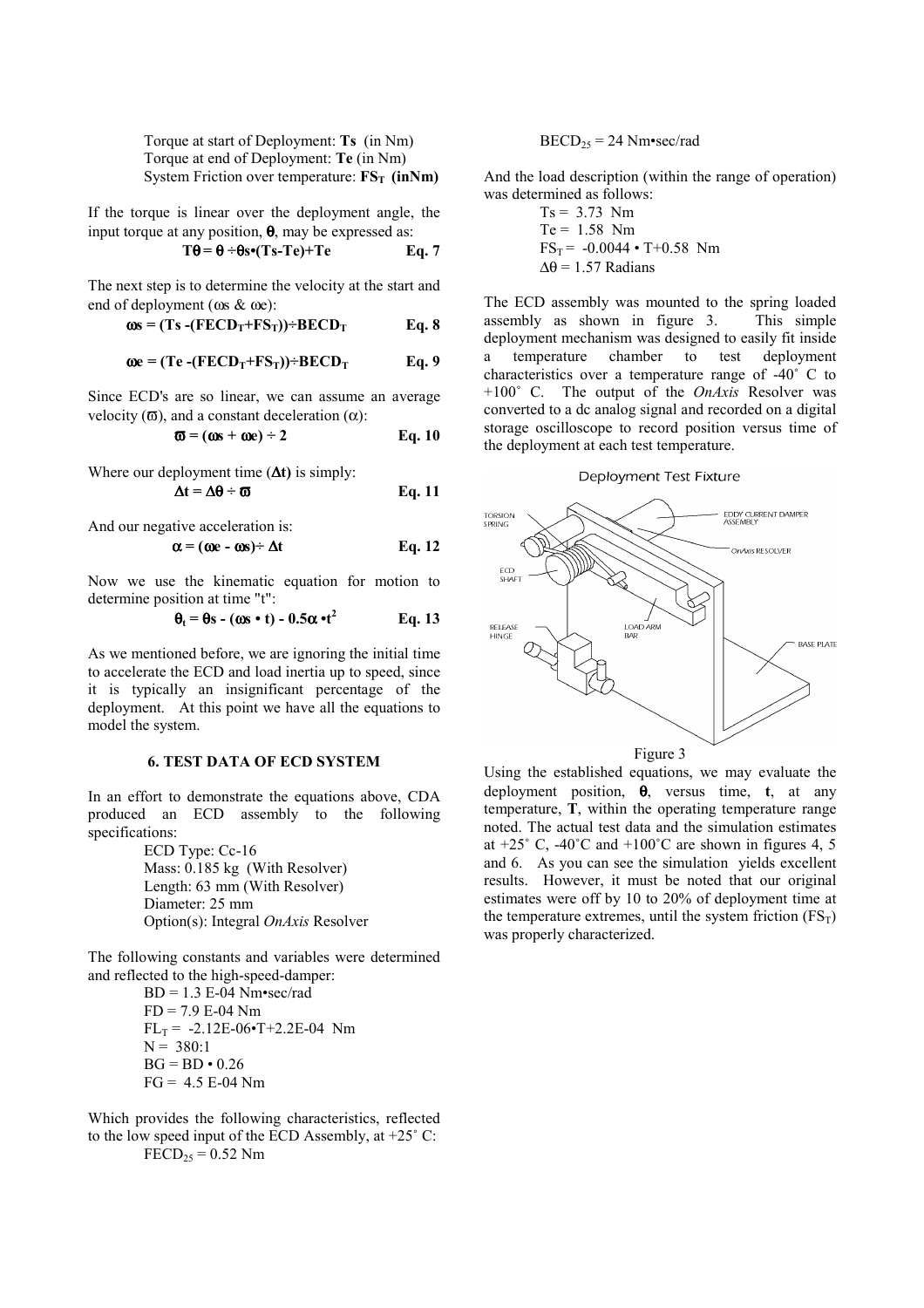









Additionally, to demonstrate the reliability and consistency of the ECD assembly, we conducted over 500 deployments and plotted the deployment profile at the temperature extremes. Results yielded a deployment time within 0.5 seconds of the original tests, at each temperature.

## **7. BACKING INTO THE SIMULATION**

If you have an existing Eddy Current Damper that you would like to characterize, it would be difficult to establish all of the variables and constants reflected in this paper, since we characterized the performance from the high-speed damper. This was done in order to utilize manufacturers' catalog information to compare performance of various damper and gear ratio combinations. However, it is not too difficult to establish the characteristics of the overall ECD assembly with a simple test fixture. Ideally, what you would like to establish is the Damping Rate of the ECD assembly over temperature  $(BECD_T)$ , and the coulomb friction of the ECD assembly over temperature  $(FECD_T)$ .

Figure 7 shows a test rig used for testing ECD assemblies at CDA. It is important to design such an assembly with as little friction as possible, while maintaining high torsional and radial stiffness. Once the test fixture and mounting is established, simply apply various load masses on the flywheel, and record the time it takes for a given displacement (say 180˚ or 3.14 radians). When you plot Torque versus Velocity of the ECD you will see the linear relationship, and the coulomb friction offset. Take these measurements over several temperatures to establish the function of damping and coulomb friction with temperature. Make sure you consider any errors introduced by the test rig such as friction over temperature.



The Figure 8 is a composite performance you would find for the ECD used for this demonstration. This result is typical for an ECD assembly. Regardless of the desire to fully model a system, taking the time to characterize the performance, linearity, and consistency of an ECD assembly is well worth the effort.